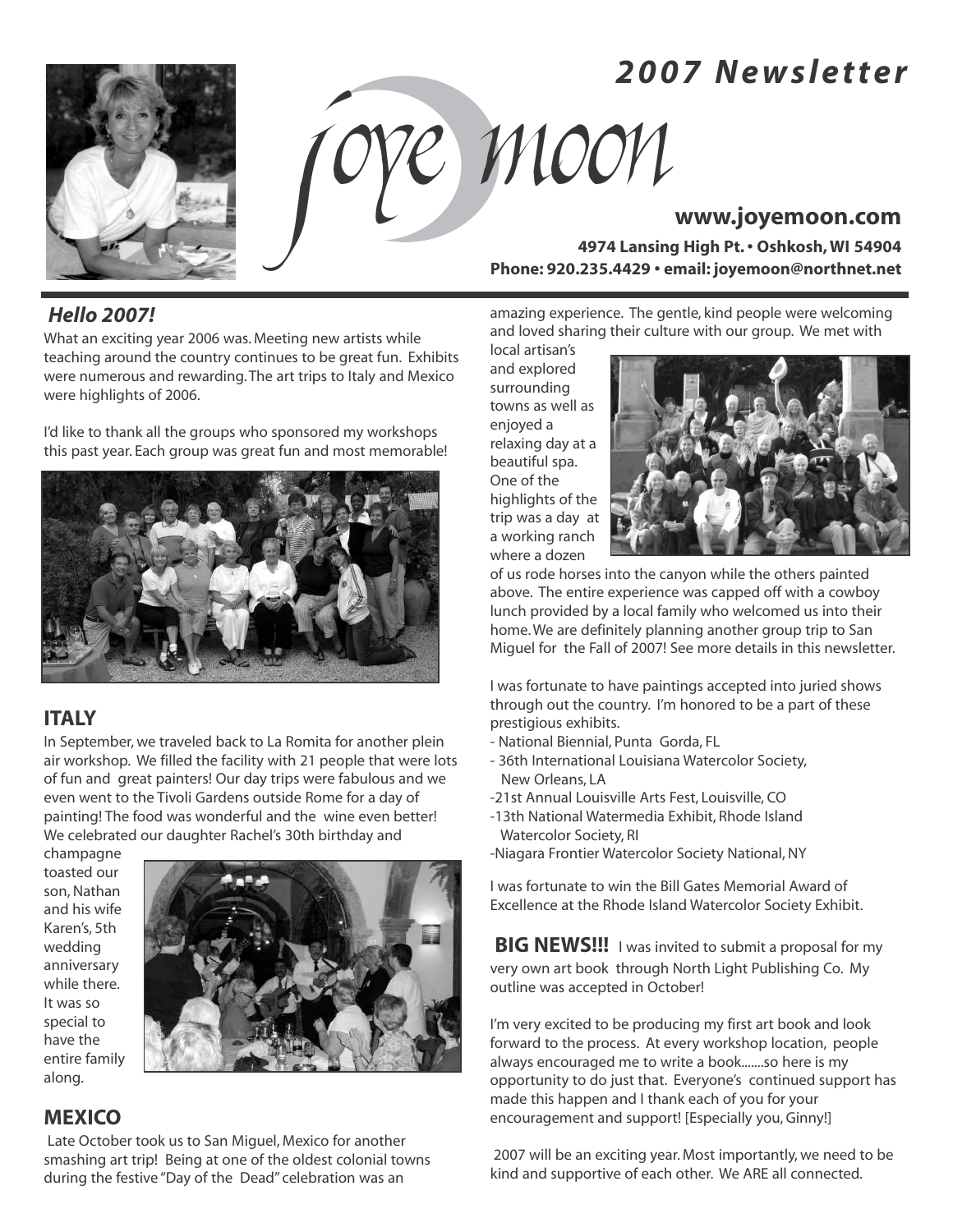### *2007 Workshops and Exhibit Schedule*

- **Jan. 23 and 27** Oshkosh, WI- Full day workshop Contact Joye @ 920-235-4429
- **Feb. 12,13,14** Pasco Art Guild, New Port Richey, FL. Contact Jean @ jmetz@verizon.net

There are several workshops dates pending for the Ocala Art Group and Deltona

- **March 13,14** Purple Isle Art League, Key Largo, FL. Contact Chris @ 305-852-7494
- **March 19,20 & 21** Arts & Design Center, Ft. Walton Beach, FL. Contact 850-244-1271
- **March 23,24** Little Egypt Art Association, Marion, IL. Contact Colleen @ 618-995-2729
- **March 28,29,30** Richeson School of Art and Gallery Contact Terry @ 800-233-2404
- **April 20,21,22** Escanaba, MI. Contact Valerie @ 906-786-7660
- **May 5** -Opening Reception for "One Woman Exhibit" State Street Gallery, Madison, WI Show ends May 31st.
- **May 30-June 11** Art Trip to France, Le Petit Rosset Check out the program @www.rousset-perigord.org Contact Joye @ 920-235-4429 or joyemoon@northnet.net
- **Sept. 2-9** Acadia Workshop Center, Acadia, Maine Check out the program at www.acadiaworkshopcenter.com Contact Gail @ 800-248-9250
- **Sept. 24-28** Cheap Joes Workshop, Boone, N. Carolina Contact Edwina @ 800-227-2788
- **Oct. 9 and 13** Oshkosh, WI- Full day workshop Contact Joye @ 920-235-4429

**Oct.- Nov. 2007**- Art Trip to Mexico, San Miguel and Hacienda Contact Joye @ 920-235-4429 or joyemoon@northnet.net

# *Focus on U.S. Workshops*

### **1. WISCONSIN**

Richeson School of Art & Gallery March 28,29,30 www.richesonschoolofart.com



I will present a 3 day Collage Workshop at the Richeson School of Art & Gallery in Kimberly, Wisconsin, just east of Appleton. You will reinvent a "DOG" painting [a painting that is not going very well] with the use of specialty collage papers. You will also create a collage by "Painting with Paper" and not paint! You will learn various ink drawing methods to complete your art pieces. This fast paced workshop will provide the knowledge needed to work on collage in your own studio. I hope you will join this class since this is the ONLY workshop I will teach in Wisconsin in 2007.

Contact Terry at artschool@richesonart.com or 800-233-2404

### **2. MICHIGAN**

Escanaba/Gladstone Artist Workshops April 20,21,22

This will be my first time teaching for this group in Escanaba, Michigan. This workshop will explore creative techniques in watercolor. A variety of subjects will focus on landscapes, floral's, creative abstraction and how to create a variety of textures found in nature.

Contact Valerie at 906-786-7660

### **3. MAINE**

Acadia Workshop Center Sept. 2-9 www.acadiaworkshopcenter.com

I have been invited to teach a 5 day watercolor workshop on the amazingly beautiful Mount Desert Island, Maine.



The workshop begins on Sunday, Sept. 2nd with a wine and cheese get acquainted evening. We will paint and explore Cadillac Mountain, Somes Sound with the only natural fjords in America besides Alaska. We will paint by Long Pond, the largest lake on any island in the world. Pink granite shoreline will activate our color choices for our coastal paintings. Realism and abstraction will both be explored.

The cost of the workshop [from Sunday to Sunday] includes lodging, breakfast and lunch each day with a Lobster/Steak Banquet on Wednesday night. There will be a complimentary 2 hour trolley tour exploring Acadia National Park on Saturday. Accommodations are limited at the workshop center, so sign up ASAP!

I have taught 3 workshops in Maine and it remains one of my favorite places to paint. Come create where Hopper, Homer and Sergeant were inspired. Early September should be absolutely beautiful with color plus warm days to paint outdoors and we can immerse ourselves in the spacious studio at night.

I hope you will consider joining me in Maine for the incredible painting experience. Contact Gail at 800-248-9250 or info@acadiaworkshopcenter.com.

### **4. NORTH CAROLINA**

Cheap Joe's Artist Workshops, Sept 24-28 www.cheapjoes.com

I'm so excited to be asked to present a workshop at Cheap Joe's in Boone. NC. The amazing studio space is state of the art with lunch included Monday through Thursday. I will present new methods and techniques in this fast paced, project oriented workshop. If the weather cooperates, I would love to get the group outdoors for some plein air painting!

There will be a gentle yet informative critique at the end of each day. I take great pride in working with each student individually, tailoring my teaching to fit your artistic needs and ability.

Come join the fun in beautiful Boone, North Carolina!

Contact Edwina at 800-227-2788 ext. 1123 or edwina@cheapjoes.com.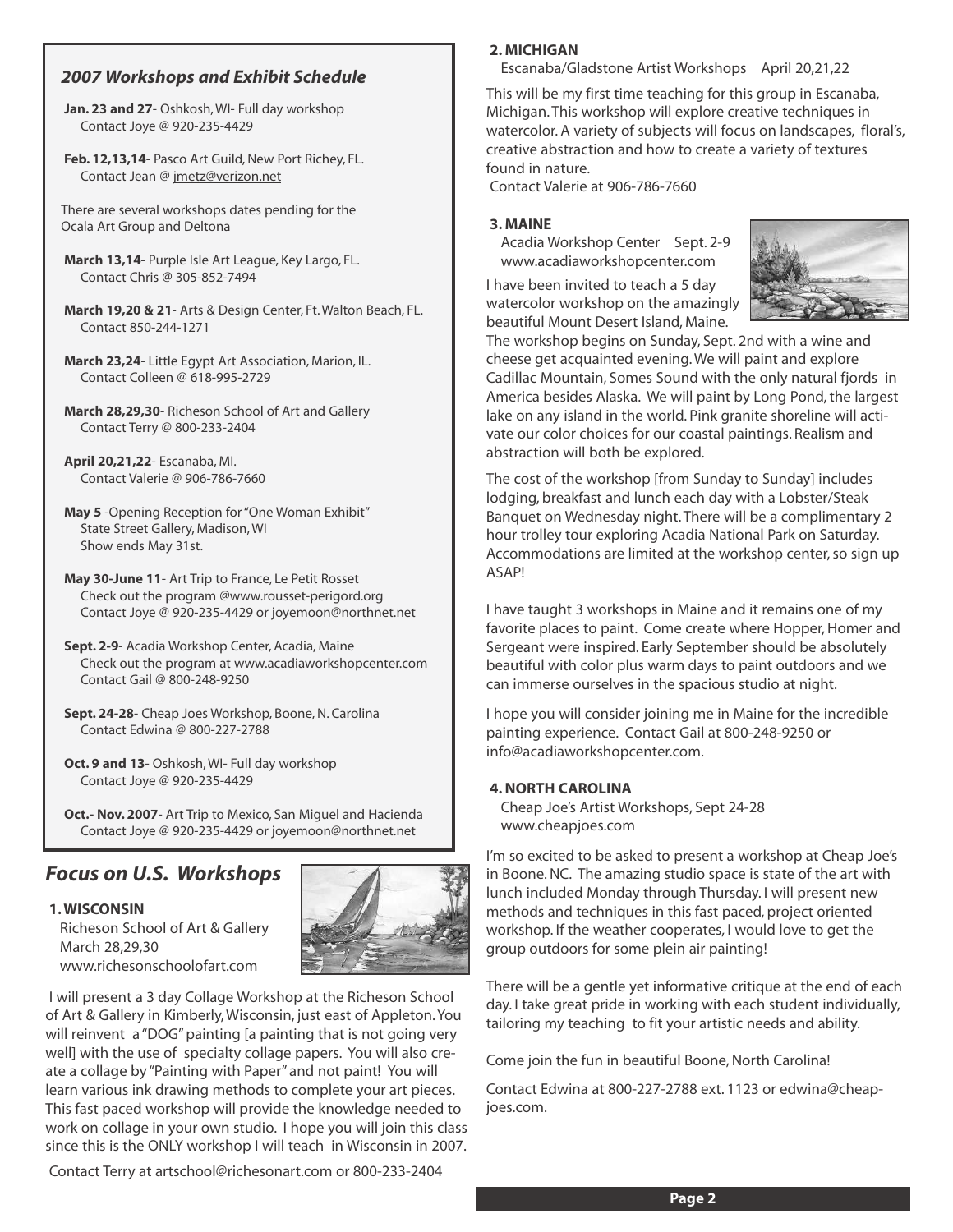# *Focus on Foreign Workshops*

**1. Le Petit Rousset**, May 30 to June 11, 2007 www.rousset-perigord.org

This workshop is organized through the San Francisco Arts & Humanities Seminars

I have been invited to bring 16 fellow artists or adventurers to the Dordogne region in the southwest corner of France for two weeks of painting in this spectacular countryside. Le Petit Rousset is located in the country, a 30 minute walk from the nearest town. Relax by the swimming pool and enjoy the local cuisine paired with wines of the region. [Wine will be served each day during critique as well]



A private coach will pick up the group their at the Hotel Majestic centrally located in Bordeaux or the Airport. Our 2 hour scenic drive into the Perigord will be capped off with a welcome dinner at Le Petit Rousset. This 18th century stone farm house and grange building is set amidst rows of grapevines and fields of sunflowers.

There are 9 individually decorated guest rooms each having their own private bath. Double occupancy is

required for each room. Our daily

travels will take us along peaceful roads and meandering rivers. With our English and French speaking guide, we will explore hill towns and medieval bastides, chateaux and caves with prehistoric art. We will also visit a truffle farm and watch hand made paper being made at a water mill. We will visit a farmers market that has been operating every Thursday morning for the past 8 centuries.

Cost: \$2895 per person/double occupancy. Ground transportation, lodging, breakfast, aperitifs and dinner each day.[some lunches] All the regional wine you can drink! Private coach for touring and entrance fees to tour destinations. [Price does NOT including flights to Bordeaux]

As of this printing, there are only 5 spots left so please sign up and get your flights as soon as possible. Contact Joye for more information at 920-235-4429 or joyemoon@northnet.net.

### **2. A Mexican Adventure**

Approximate Dates: October 29 - November 10, 2007

We had such a wonderful experience in the authentic colonial town of San Miguel, Mexico that we decided to go back! Join Dave and me for 2 weeks of fun in the warm climate and culturally rich region of Mexico.

We will begin the Adventure in San Miguel with all the festive Day of the Dead Celebrations. This is the only day when the cemeteries are open with families celebrating the lives of their loved ones who have passed away. They play music, erect alters and there are flowers and banners everywhere! We will visit authentic local artisans such as silversmiths, pottery makers and weavers. The Botanical Garden is also delightful to visit. Our hotel is a block away from the Jardin, the cities central square. [Great for enjoying the trick-or-treaters on Halloween night] The food and hospitality is the best! Our English speaking guide, Phil, is from the U.S. and tons of FUN and most knowledgeable.

Out second week will be a bit different. We will stay at an all-inclusive Hacienda in the country. You will have your own double occupancy room with ensuite bathrooms. There is a large heated swimming pool



beyond belief! Enjoy day trips from this location with Breakfast, Lunch and Dinner prepared for our group each day.

Brochure will be available in April. Call or email to be on the mailing list.

### **Oshkosh Classes**

St. Paul's United Church or Christ 9:00 - 4:00 Fee - \$40 per class {pre-sign up is required} Contact Joye at 920-235-4429 or joyemoon@northnet.net

Because of my tight deadlines for my book, I will only conduct 4 watercolor workshops in Oshkosh. 2 classes in January and 2 in October. Each class meets at St. Paul's United Church of Christ at the corner of HWY. 21 and Leonard Point Rd., just west of Oshkosh. Arrive at 8:45 to 9:00 to set up. I will begin promptly at 9:30! Breakfast will be provided but bring a lunch. We will conclude each class with a gentle yet informative critique, and leave by 4:00 to 4:30.

I have scheduled two classes per month. I will present the same projects on Saturday as I will on Tuesday. I hope the working artists will take advantage of the Saturday classes and the nonworkers can still join me during the week.

We have a wonderful location...no stairs to climb and great lighting! I've been using this location for many years and it even has an adjoining kitchen to store your lunches and a microwave to heat things up if needed.

### **Oshkosh Class Dates: Jan. 23 & 26**

Winter Landscape Techniques, bring your own photo's for reference. We will include surgical gauze and freezer paper in this project.

### **Oct. 9 & 13**

Floral Project, bring your own photo's for reference

SIGNING UP IN ADVANCE IS NECESSARY! THE CLASS WILL BE CANCELED IF LESS THAN 8 PEOPLE SIGN UP. IF YOU DON'T SIGN UP YOU WON'T GET A PHONE CALL NOTIFYING YOU OF THE CANCELLATION. PAYING IN ADVANCE SECURES YOUR SPOT IN CLASS.

Please fill out coupon and mail to: Joye Moon 4974 Lansing High Pt. • Oshkosh, WI 54904

| Name               |  |                                |
|--------------------|--|--------------------------------|
|                    |  |                                |
|                    |  | _State_________Zip____________ |
|                    |  |                                |
|                    |  |                                |
| Class Dates Needed |  |                                |
|                    |  |                                |
| Amount Enclosed \$ |  |                                |